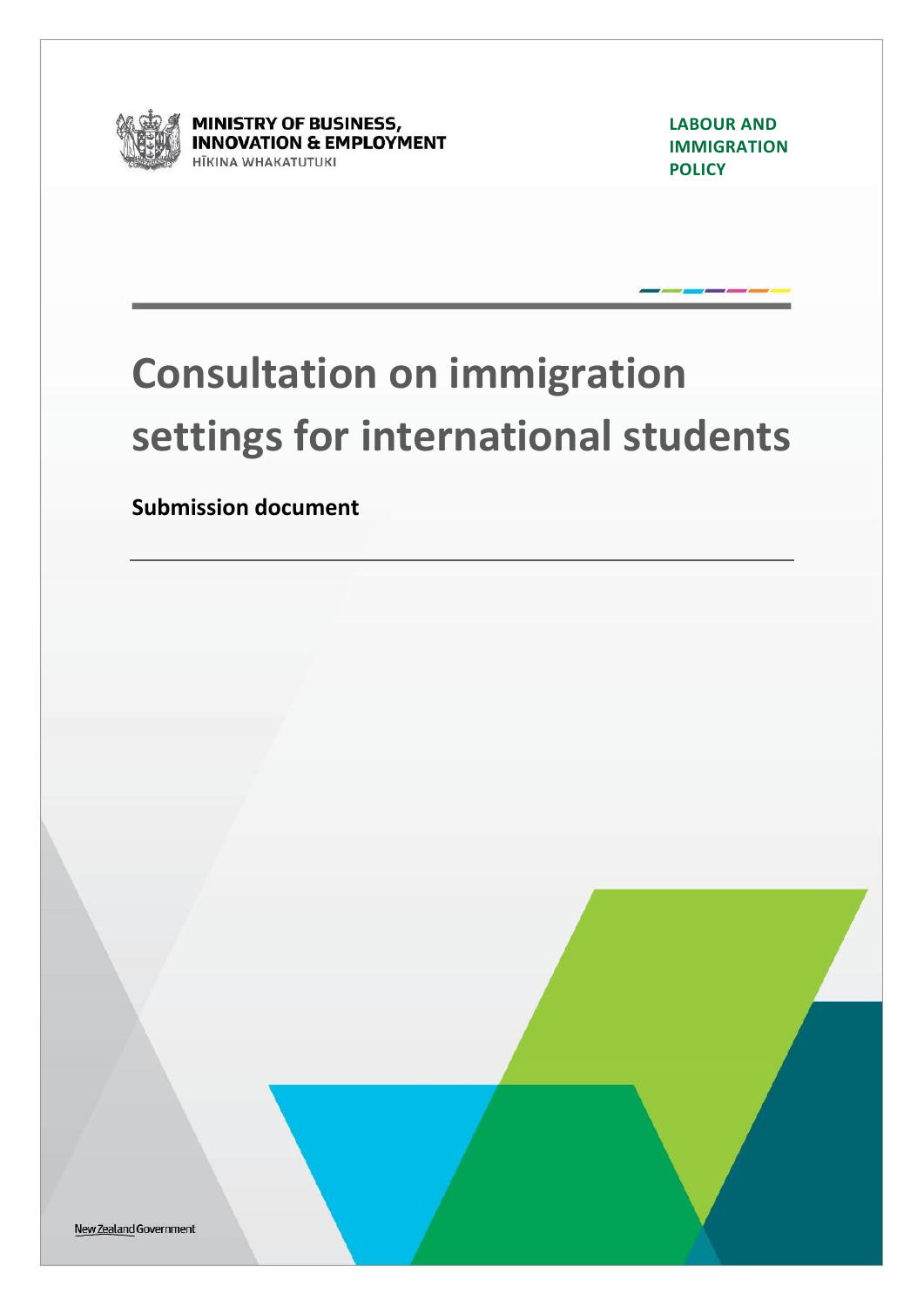## **The consultation process**

**The Ministry of Business Innovation and Employment (MBIE) is consulting on:** 

- **post-study work rights for international students**
- **eligibility of students' partners and dependent children to work and study in New Zealand**

You are invited to make a submission on the proposals raised in the discussion document. Submissions are due by **5.00 pm on Friday 29 June 2018**.

Please email your submission to internationaleducation consultation@mbie.govt.nz using the below template.

Your submission may respond to any or all of the proposals. In addition, you are welcome to provide other information that you think might be relevant to this consultation. If possible, any views in your submission should be supported by evidence or examples of how the proposals would affect you.

#### **Use of information**

MBIE will use the information provided in submissions to inform our analysis and the advice to Ministers. MBIE may contact submitters directly if MBIE requires clarification of any matters in the submission.

#### **Confidential Information**

If your submission contains any confidential information, please indicate this on the front of the submission. In addition, the confidential information should be clearly marked within the text, for example, by including the confidential information in square brackets or as a separate appendix. Please clearly indicate in your submission any confidential information that you do not want published on MBIE's website or included in any summary of submissions that MBIE may publish.

The material identified as confidential will not be published, however if MBIE receives a request under the Official Information Act 1982 for a copy of submissions, MBIE will need to make its own assessment of whether the information should be released, including whether it is in the public interest to release the information received. In this event, MBIE will endeavour to consult with submitters that have provided confidential information prior to making its decision on the request.

#### **Personal Information**

The Privacy Act 1993 establishes certain principles with respect to the collection, use and disclosure of information about individuals by various agencies, including MBIE.

Please clearly indicate in your submission if you do not wish your name or contact details to be posted on MBIE's website or included in any summary of submissions that MBIE may publish.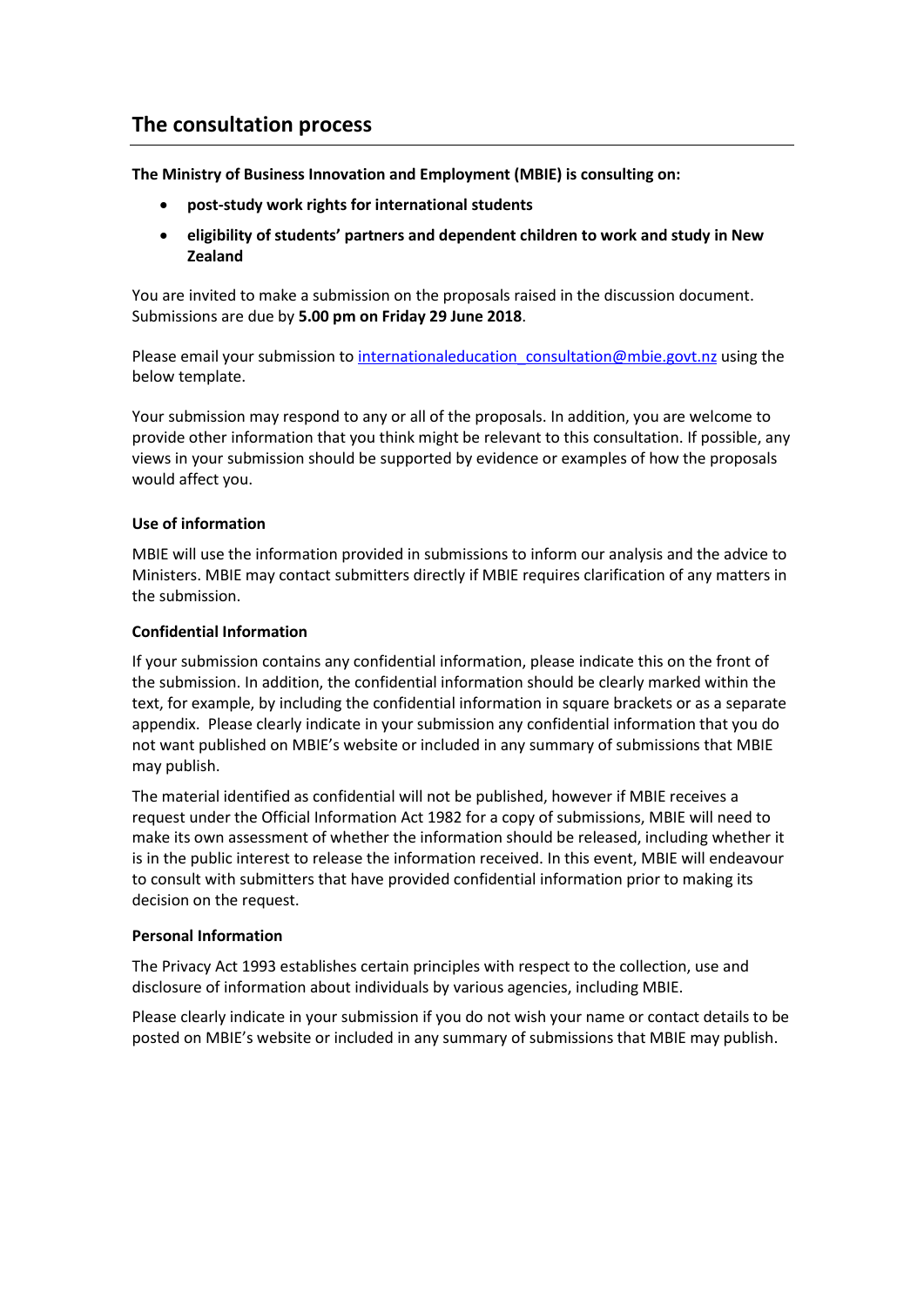## **Submitter information**

| Please tell us if you are submitting as a:                                                                                                                                                                                                                                                                              |
|-------------------------------------------------------------------------------------------------------------------------------------------------------------------------------------------------------------------------------------------------------------------------------------------------------------------------|
| <b>Student</b>                                                                                                                                                                                                                                                                                                          |
| $\Box$ Current                                                                                                                                                                                                                                                                                                          |
| $\Box$ Prospective                                                                                                                                                                                                                                                                                                      |
| <b>Education provider</b>                                                                                                                                                                                                                                                                                               |
| $\Box$ University                                                                                                                                                                                                                                                                                                       |
| $\Box$ Private Training Establishment                                                                                                                                                                                                                                                                                   |
| $\Box$ Institute of Technology and Polytechnic                                                                                                                                                                                                                                                                          |
| $\Box$ English language provider                                                                                                                                                                                                                                                                                        |
| $\Box$ Other. Please describe: Click here to enter text.                                                                                                                                                                                                                                                                |
| <b>Immigration Agent</b>                                                                                                                                                                                                                                                                                                |
| $\Box$ Onshore                                                                                                                                                                                                                                                                                                          |
| □Offshore                                                                                                                                                                                                                                                                                                               |
| <b>Student Association</b>                                                                                                                                                                                                                                                                                              |
| $\square$ Employer of international students                                                                                                                                                                                                                                                                            |
| $\boxtimes$ Other                                                                                                                                                                                                                                                                                                       |
| Please describe: The Canterbury Mayoral Forum, which comprises the Mayors/Chair of<br>the 10 territorial authorities in Canterbury (from Kaikoura to Waitaki) and the regional<br>council. The Mayoral Forum developed and oversees implementation of the Canterbury<br>Regional Economic Development Strategy (CREDS). |
| See further: www.canterburymayors.org.nz                                                                                                                                                                                                                                                                                |
| If you would like to provide your contact details please fill in the below. MBIE may contact you if                                                                                                                                                                                                                     |
| we need further clarification on any of your answers.                                                                                                                                                                                                                                                                   |
| Name: Mayors Lianne Dalziel (chair) and David Ayers (lead Mayor, Education and                                                                                                                                                                                                                                          |
| training, CREDS                                                                                                                                                                                                                                                                                                         |
| <b>Organisation: Canterbury Mayoral Forum</b>                                                                                                                                                                                                                                                                           |
| Email address: secretariat@canterburymayors.org.nz                                                                                                                                                                                                                                                                      |

## **Settings for post-study work rights for international students**

#### **Proposal One: to remove employer assisted post-study work rights visa**

#### **Do you support the proposal to remove employer assisted post-study work visas?**

☒ **Yes**

#### *Why do you support the proposal?*

The Canterbury Mayoral Forum shares the Government's concern about exploitation of migrant workers. While in general we consider that workplace exploitation is properly a matter for the labour inspectorate, we agree that removing the requirement for post-study work visas to be sponsored by a particular employer may help reduce opportunities for exploitation (noting that in many cases this system has worked very effectively both for the student and the employer).

#### **What impacts do you think the proposed change will have on you or your organisation?**

Click here to enter text.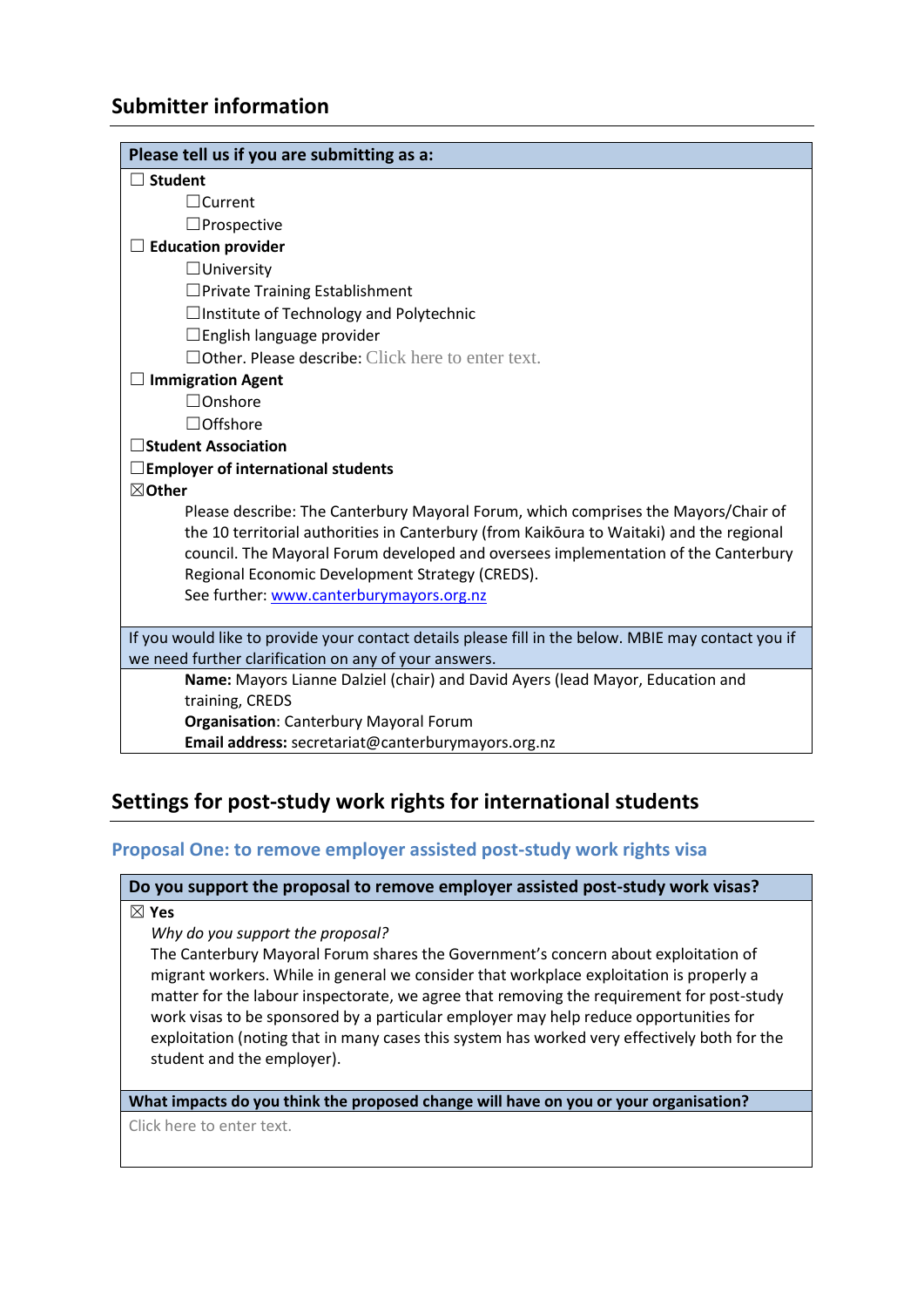### **Proposal Two: to provide a one-year open post-study work visa for non-degree level 7 or below**

**Do you support the proposal to provide a one year open post-study work visa for nondegree level 7 or below?**

☒ **Yes**

*Why do you support the proposal?*

We are thinking broadly and long term, and assume a pathway to permanent residence for international students who have training and skills that match skill shortage lists. Canterbury has an ageing population and a low rate of unemployment. As baby boomers retire, Canterbury projections indicate a labour shortage gap of around 73,000 workers by 2031. Already, a shortage of both skilled and unskilled labour is a brake on regional development, particularly in south and mid-Canterbury, and in the South Island generally. Up to 41% of our international graduates in Canterbury aspire to stay and work after they complete their study, and 43% of skilled migrant category principal applicants were previously on a student visa in Canterbury. International students who transition to permanent residents/citizens don't just help fill our skills shortages – they also contribute language and cultural competencies to our export-facing businesses and offer a 'demographic dividend', as they are mostly of an age to have children and raise families. Our region needs migrants; we enjoy affordable housing, and we are working to ensure good settlement outcomes for them through the Welcoming Communities pilot (led by Ashburton District Council with Selwyn District Council for the Canterbury region).

**What impacts do you think the proposed change will have on you or your organisation?**

Click here to enter text.

## **Proposal Three: to provide a three-year open work visa post-study for degree level 7 or above**

**Do you support the proposal to provide a three year open work visa post-study for degree level 7 or above?** 

☒ **Yes**

*Why do you support the proposal?* As above.

**What impacts do you think the proposed change will have on you or your organisation?**

Click here to enter text.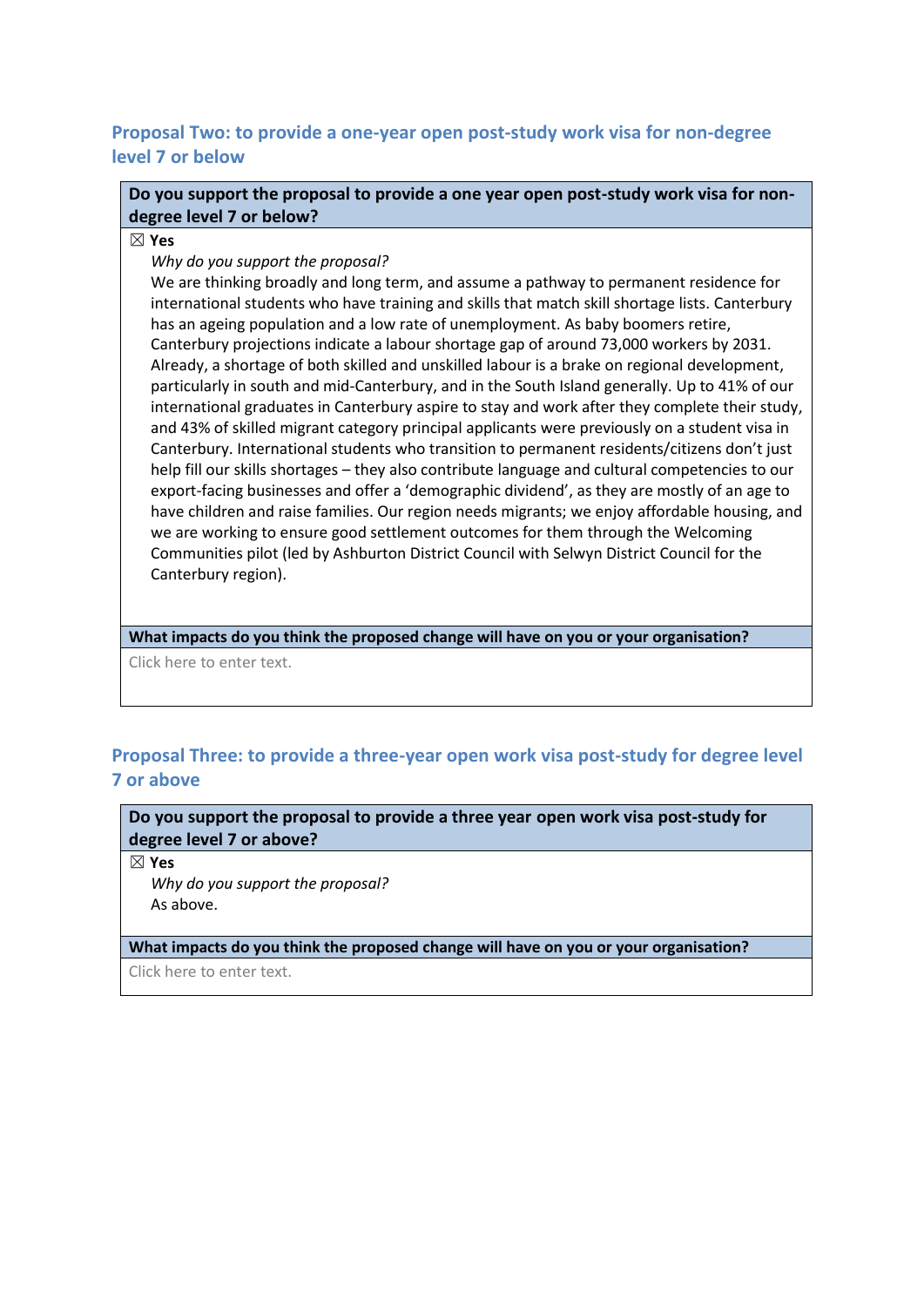**Proposal Four: to require students studying at non-degree level 7 (such as graduate diplomas) to study in New Zealand for at least two years to be entitled to poststudy work visas**

**Do you support the proposal to require students studying at non-degree level 7 (such as graduate diplomas) to study in New Zealand for at least two years to be entitled to post-study work visas?** 

☒**No**

*Why do you not support the proposal?*

We recommend granting post-study work rights to international students enrolled in oneyear L7 courses in skill shortage areas. First, it is important to distinguish carefully between the quality and level of education. A qualification at Level 7 or below is not necessary low quality or of low value. Secondly, there is high demand in Christchurch and Canterbury for workers with training and skills in, for example, Information and Communication Technologies, quantity surveying, construction management and supply chain logistics – all one-year courses at L7 that deliver quality labour market outcomes. Where one-year courses at L7 correspond to regional skill shortage lists, it will be damaging to both our regional economy and to the institutions that provide this education and training to require study periods of at least two years to be entitled to post-study work visas.

**What impacts do you think the proposed change will have on you or your organisation?**

We understand that for PTEs and ITPs, 2-year courses at non-degree level are not marketable. This will, therefore, impact on enrolments and the financial viability of TEIs within our region. Moreover, this is likely to exacerbate our existing skills shortages and limit our capacity to grow Canterbury's economy and contribute to higher living standards for all New Zealanders.

#### **Implementation**

**If changes are made to the settings for international students, do you think that students with current visas should be exempt from the changes (i.e. still be entitled to post-study visas that were anticipated when they got their first student visa)?** 

☒ **Yes**

*Why do you support exempting current students?*

For reasons of natural justice and to protect the reputation of our international education services, so as not to damage our fifth largest export earner.

#### **If the proposals above are agreed how long do you think would be needed to accommodate these changes?**

- ☐ **Immediately**
- ☐ **Three months**
- ☐ **Six months**
- ☐ **One year**
- ☐ **Longer**

Please describe: We do not support proposal 4. At the very least, we think there should be exemptions from the proposed change for courses that address skill shortages. It may take some time to work through a sensible way forward, in consultation with TEIs and industry/employers' associations and Chambers of Commerce.